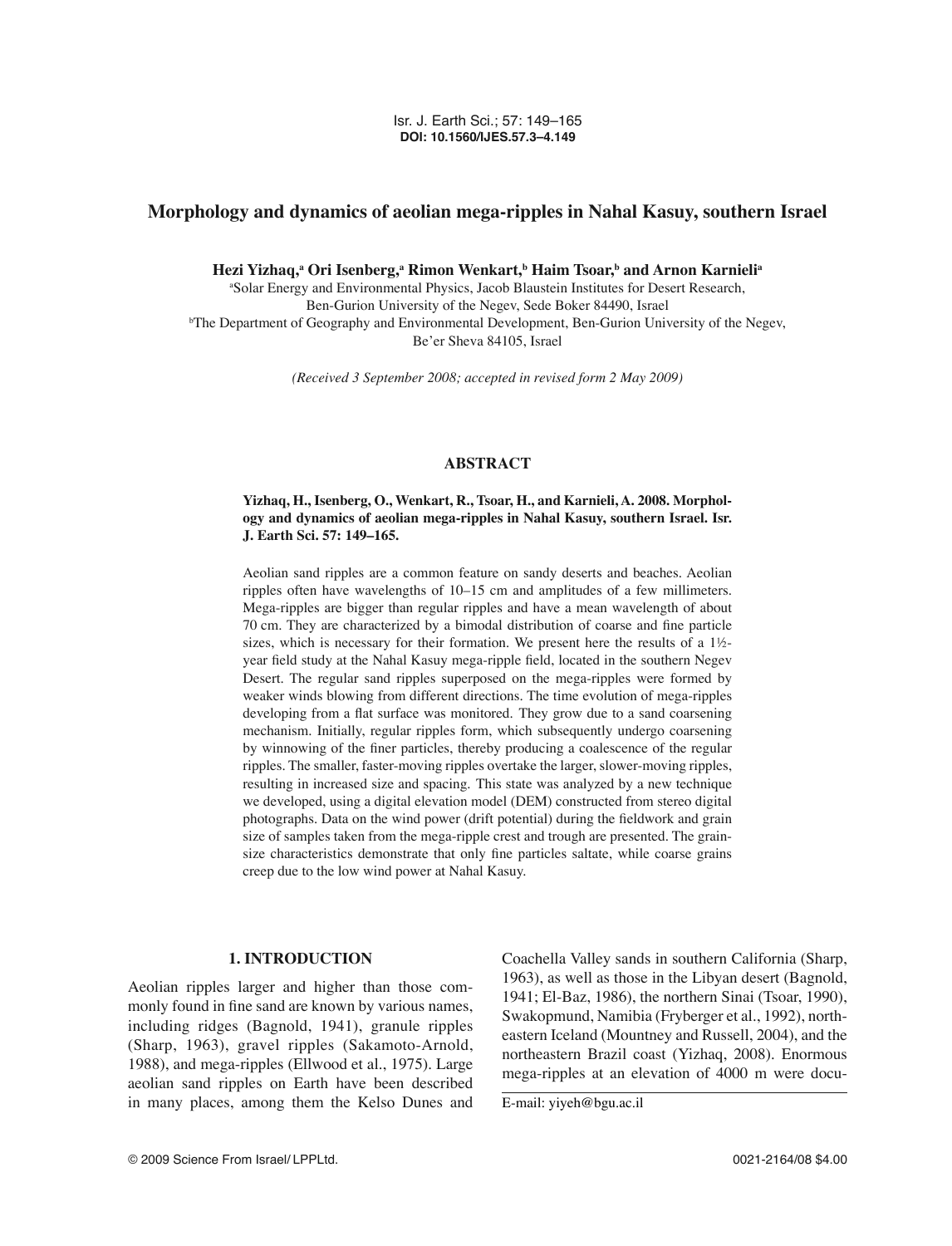mented in Carachi Pampa, Argentina (Milana, 2009). These mega-ripples, composed of volcanic pebbles, were formed by the action of extremely strong winds (probably the strongest winds known on Earth, ~400 km/h). Their wavelengths are up to 18 m and their heights are about 1.5 m (Milana, 2009).

There is a correlation between the mega-ripple wavelength  $\lambda$  and height (which is given as a ripple index,  $RI = \lambda/h$ , of approximately 15), as well as between the wavelength and maximum particle size (see figs. 3 and 4 in Williams et al., 2002). According to Bagnold (1941), it may take decades or centuries to form huge mega-ripples, with their dimensions varying as the square root of age. However, from his studies of the Kelso Dunes, Sharp (1963) suggests that with a large enough supply of coarse grains, it might take only weeks for well-defined granule ripples to form. It was also observed that during a severe windstorm in the southern San Joaquin Valley in California, megaripples formed on a timescale of hours or days (Sakamoto-Arnold, 1988). For large mega-ripple bedforms to develop, a bimodal distribution of particle sizes seems to be required, as was shown by Sharp (1963), who found that coarse grains compose 50–80% of the crest material and less than 10–20% of the trough.

In wind tunnel experiments, "proto" granule ripples were found to drift about 1 cm downwind every 5 min (Fryberger et al., 1992). Recent field experiments carried out in Morocco indicate that the initial wavelength, as well as crest height, increases with wind speed (Murray, 2005). In addition, mega-ripple wavelength grows via a coarsening process similar to that occurring in normal ripples, in which ripple wavelength increases due to coalescence of smaller ripples (Murray, 2005). Table 1 summarizes the main characteristics of normal ripples and mega-ripples.

Large ripple-like bedforms have been observed in numerous locations on Earth (Edgett, 2001; Williams et al., 2002; Greeley et al., 2002; Wilson et al., 2003; Yizhaq, 2005). Interestingly, aeolian processes are also important for understanding the geology of Mars (Rubin, 2006). Images from the Mars Global Surveyor clearly portray dust storms, dust devil traces, dunes, and mega-ripples. Various applications of sand ripple studies on Earth and Mars were recently reviewed by Rubin (2006).

In his seminal book, Bagnold (1941) was the first to explain the formation of mega-ripples. He pointed out that the essential difference between normal ripples and mega-ripples lies in the relative magnitudes of wind strength and grain-size distribution. In the case of mega-ripples, the wind is not strong enough to cause coarse particles to saltate. Bagnold (1941) specifies the following conditions for mega-ripple formation: (i) availability of sufficient coarse grains with a diameter 3–7 times larger than the mean diameter of the grains in saltation; (ii) a constant supply of fine sand in saltation to sustain forward motion of reptating, creeping, or slipping of coarse grains; and (iii) a wind velocity below the threshold that would drive coarse grains from the mega-ripple crest. His theory specifies that mega-ripples will grow indefinitely as long as the supply of fine particles is maintained.

Bagnold also describes a strong-wind situation in which coarse grains can be driven into saltation, with mega-ripples breaking down into normal ripples. Sharp (1963), in his field studies of the Kelso Dunes and Coachella Valley, California, confirmed Bagnold's ideas of mega-ripple formation but indicated that the principle of characteristic grain path is probably not applicable to the wavelength of mega-ripples. Sharp suggested that most of the considerations pertaining to normal ripples, including impact slope, shadow slope, height, and mean impact angle of saltating grains, can be applied to mega-ripples. Sharp showed that a concentration of larger grains capable of covering at least 50% of the crest surface is required for producing well-developed mega-ripples. He also noted that mega-ripples form and move slowly and have considerable longevity compared to normal sand ripples.

|                                                          | Table 1 |  |
|----------------------------------------------------------|---------|--|
| Main features of normal aeolian ripples and mega-ripples |         |  |

| Normal ripples                             | Mega-ripples                                           |
|--------------------------------------------|--------------------------------------------------------|
| Up to $30 \text{ cm}$                      | $30 \text{ cm} - 20 \text{ m}$                         |
| $>15$ (Sharp, 1963)                        | $<$ 15 (Sharp, 1963)                                   |
| Minutes (Anderson, 1990)                   | Days (Sakamoto-Arnold, 1988) and years (Bagnold, 1941) |
| Unimodal distribution of grain sizes       | Bimodal distribution of grain sizes with coarse grains |
| (typically $0.06$ to $0.5$ mm in diameter) | $1-4$ mm in diameter                                   |
| Saltation and reptation of fine grains     | Saltation of fine grains and creep of coarse grains.   |
|                                            |                                                        |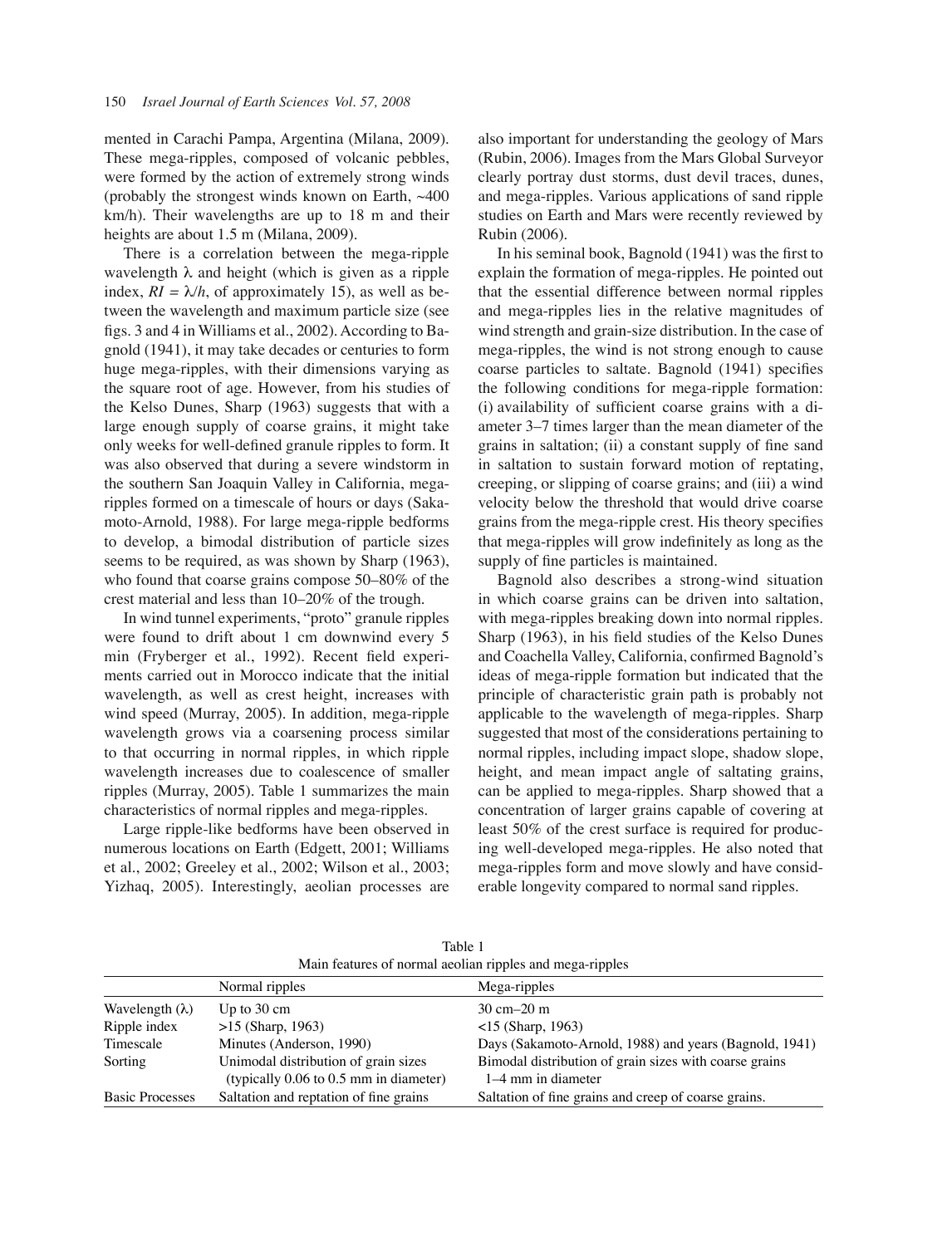In a carefully designed experiment in a 30-m-long wind tunnel, Walker (1981) showed that normal ripple spacing and height increase with increasing grain diameter and with sorting. The observed segregation parallels that of similarly sized sediments during natural aeolian transport and deposition. Walker argued that although flow separation does not occur over the crest of aeolian mega-ripples, an analogous situation develops. When the ripple grows high enough, it casts a "shadow" that shelters the ripple's lee slope from saltation bombardment. Walker considered that this shadow zone may be important for mega-ripple formation. Based upon experiments with poorly sorted sands, he suggests that at a given value of wind-shear stress the increasing concentration of coarse grains at the crest allows the ripple to continue growing higher. He bases this conclusion on the fact that coarse grains are harder to dislodge by saltating fine grains and they are also more resistant to direct wind shear.

Tsoar (1990) studied the surface grain-size distributions of the crests and troughs of mega-ripples with wavelengths of 25 cm and longer that formed on the plinth of a desert seif dune in the northern Sinai. He used a unique sampling technique in which the surface of the ripple crest and trough were sprayed separately with an adhesive. Following treatment with solvent to dissolve the glue, dispersion of the particles with a high-intensity sonic processor, washing, and drying, the samples were analyzed using standard sieves. Grain size of the surface layer of the megaripple particles was shown to be trimodal, with one prominent coarse-grain mode and two small fine-grain modes. The frequency of coarse grains decreases in the underlying two below-surface laminae and almost disappears at a depth of several centimeters.

In contrast to Williams et al. (2002), who studied large mega-ripples at Edwards Air Force Base in southern California and at Great Sand Dunes National Monument in southern Colorado, Tsoar (1990) found that the wavelengths of mega-ripples were not significantly correlated with the mean crest- or surface-grain size or with the mean size of grains in the entire megaripple. This difference may be explained by the fact that Tsoar (1990) sampled mega-ripples with wavelengths between 25 and 50 cm, which can be considered nonrepresentative, small mega-ripples. Moreover, he examined correlations with respect to mean grain size alone, but a correlation might have been found had he examined wavelength vs. maximum grain size, as was observed by Williams et al. (2002). In addition, Tsoar (1990) found no continuity between increasing

### *H. Yizhaq et al. Aeolian mega-ripples at Nahal Kasuy* 151

mean grain size and wavelength of normal ripples and mega-ripples. The question of continuity was also addressed by Ellwood et al. (1975, fig. 7c), who analyzed 120 samples and found no discontinuity in the plot of wavelength against the coarse twenty-percentile grain size  $(P_{20})$  for ripples and mega-ripples. They, therefore, concluded that ripples and mega-ripples were formed by the same mechanism. This disagreement between Tsoar (1990) and Ellwood et al. (1975) may derive from the large number of samples taken by Ellwood, which covered many more wavelengths.

In recent work at the White Sands National Monument, New Mexico, USA, Jerolmack et al. (2006) measured the sand flux of coarse-grained ripples with wavelengths between 0.5–1 m and heights of 10 mm. They found that the small particles (0.1 to 1 mm) were transported by saltation and the coarse grains (1 to 3 mm) by surface creep. They observed a clear spatial segregation between the two populations of grains. The coarse grains were concentrated on the crest, while the trough contained few coarse grains. This is the first field experiment that supports Bagnold and Elwood's hypotheses of mega-ripple formation that coarse grains are transported solely by creep. However, the relatively small, 10-mm-high coarse ripples they studied should be classified as atypical, shallow mega-ripples.

Although the dimensions and compositions of mega-ripples have been documented in the field, the evolution of mega-ripple formation has not yet been studied in fieldwork or by wind tunnel experiments, nor is there yet a convincing mathematical model of mega-ripple development. The relative role of the bimodal grain-size distribution and wind strength on mega-ripple formation is also unknown. In this study we shed light on these open questions.

## **2. REsEARcH AREA ANd METHOds**

### **2.1. Research area**

Our field experiment was carried out on the Nahal (wadi) Kasuy sand dunes in the southern Negev (Fig. 1), which cover an area of  $15 \text{ km}^2$  (Ginat, 1991). The aeolian sand in this area is composed of 60% calcite and 35% quartz. It drifts into Nahal Kasuy from the Uvda Valley by SW storm winds and piles up in the wadi bed (Fig. 1). The annual precipitation rate here is about 37 mm, and shrubs of *Haloxylon persicum* sparsely cover the wadi bed.

The mega-ripple field is located in the middle of the wadi, where coarse grains abound. The mega-ripple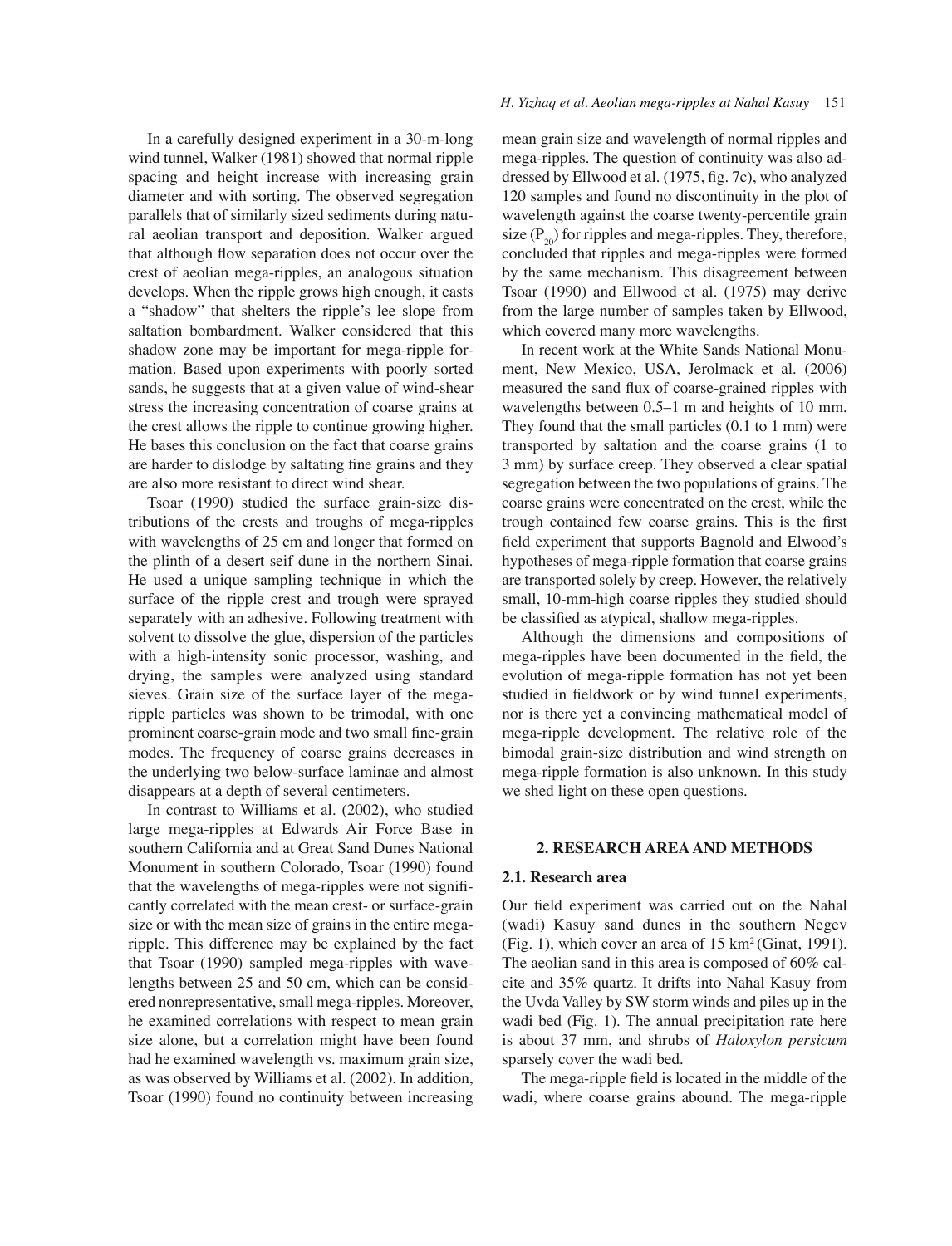

Fig. 1. (a) The research area (indicated by a black square) is located in the southern Negev, 46 km north of the Gulf of Elat. (b) An aerial photo of Nahal Kasuy. The mega-ripples are found in the middle of the wadi (indicated by the white arrow; their location is 29°59′14′′N; 34°59′25′′E, 430 m above mean sea level).



Fig. 2. Mega-ripples at the field study site with an average wavelength of 70 cm. Normal ripples can be seen between the mega-ripples. The wind direction is from left to right. The photograph was taken on 22 Jun 2008.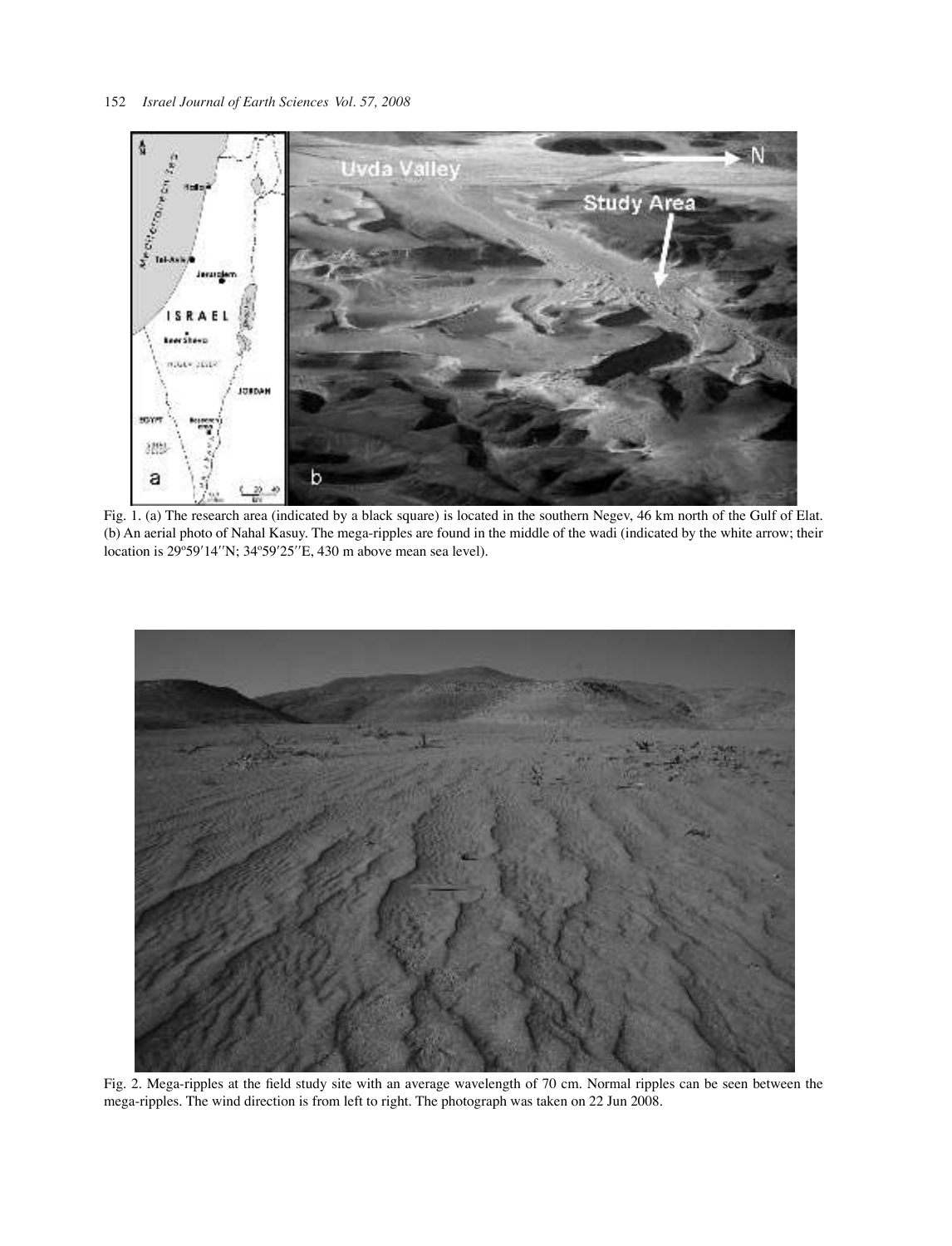mean wavelength is about 70 cm, with a mean height of about 7 cm  $(RI \sim 10)$ . Smaller ripples are superimposed on the mega-ripples and reflect the last wind direction (Fig. 2). Kasuy mega-ripples are quite small when compared to those in other parts of the world. In a nearby field of mega-ripples in Wadi Rum, Jordan, the mega-ripple height is about 0.4 m and the wavelength about 3 m. Because of their relatively small size, Kasuy's mega-ripples are expected to be more sensitive to storms that form and modify them.

To study mega-ripple evolution we flattened three plots and hand-mixed the grains to achieve a uniform distribution of coarse and fine grains. The plot sizes and the dates of flattening are given in Table 2 (see also the map in Fig. 3). The fourth  $(D)$  and the fifth  $(E)$  plots were not flattened but were marked to track changes of the large and medium-size mega-ripples.

## **2.2. Wind speed measurements**

Wind speed and direction measurements at a height of

## *H. Yizhaq et al. Aeolian mega-ripples at Nahal Kasuy* 153

3.3 m were carried out by two anemometer recorders that were placed at the eastern edge of the mega-ripple field. The wind speed was used to calculate the drift potential (DP) and the resultant drift potential (RDP) (Fryberger, 1979). Theoretical and empirical studies show that the potential sand volume transported by the wind through a 1-m-wide cross section per unit time is proportional to DP (Fryberger, 1979). DP is calculated from

$$
DP = \langle u^2 (u - u_1) \rangle \tag{1}
$$

where *u* is the wind speed (in knots;  $1 \text{ knot} = 0.514 \text{ m/s}$ ) measured at a height of 10 m and averaged over time; and  $u_1$  is the minimal threshold velocity (= 12 knots) necessary for sand transport (Fryberger, 1979). The direction of RDP is referred to as resultant drift direction (RDD), which expresses the net trend of sand drift, namely, the direction in which sand would drift under the influence of winds blowing from various directions. It is calculated by vector summation of the DP

Table 2 Plot description

| Plot          | Date of beginning and characteristics                                                | Size               |
|---------------|--------------------------------------------------------------------------------------|--------------------|
| A             | Flattened in January 2008 and marked with iron rods serving as Ground Control Points | $5 \times 5$ m     |
| B             | Flattened in January 2007                                                            | $5.5 \times 5.5$ m |
| $\mathcal{C}$ | Flattened in November 2006                                                           | $4 \times 4$ m     |
| D             | March 2008, large-size mega-ripples                                                  | $5 \times 5$ m     |
| E             | June 2008, medium-size mega-ripples                                                  | $5 \times 3$ m     |



Fig. 3. Schematic map of the plots at Nahal Kasuy. Plots A, B, and C were artificially flattened, and plots D and E were used to track mega-ripple spatial dynamics.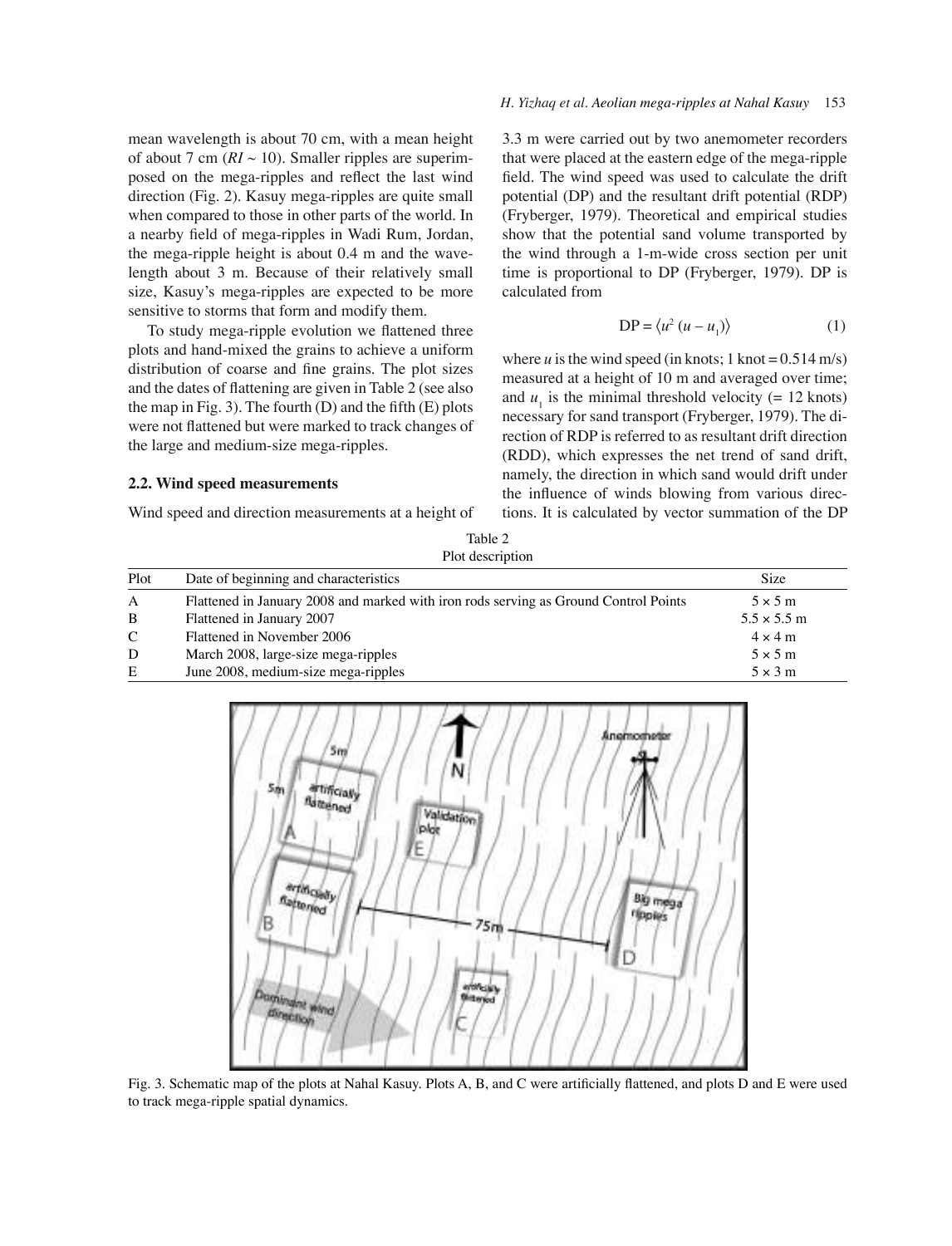from the different directions. The ratio of RDP to DP (RDP/DP) is an index of the directional variability of the wind  $(RDP/DP = 1$  stands for unidirectional wind whereas  $RDP/DP = 0$  characterizes multidirectional winds, which vectorally cancel each other). DP is the potential sand drift, whereas the actual sand drift potential further depends on the mean grain diameter, the degree of surface roughness, the amount of vegetation cover, and sand moisture. For the calculation of DP, the wind speed at a height of 10 m needs to be computed. This can be done by using the Karman–Prandtl velocity distribution equation (Wiggs, 1997),

$$
\frac{u}{u_*} = \frac{1}{\kappa} \ln \frac{z}{z_0} \tag{2}
$$

where  $\kappa$  is von Karman's constant (= 0.4), *u* is the wind speed at height *z*,  $u_*$  is the shear velocity, and  $z_0$  is the aerodynamic roughness. According to Bagnold (1941)  $z_0 \approx d/30$ , where *d* is the mean grain diameter assuming well-sorted particles with homogeneous surfaces. *z* <sup>0</sup>also depends on the larger particles and their spacing (Wiggs, 1997) and can be as large as *d*/8. Using wind speed measurements taken at a height of 3.3 m  $(u_{3,3})$ , eq 2, and the estimated value of  $z_0$ , the wind speed at the standard height of 10 m  $(u_{10})$  can be calculated (Lee et al., 1994) from

$$
u_{10} = \frac{u_{3,3} \ln(10/z_0)}{\ln(3.3/z_0)}
$$
 (3)

To obtain DP, we used  $z_0 = d/25$  with  $d = 0.25$  mm, which is the mean grain diameter usually used for such calculations. For these values the correction factor  $\ln(10/\ z_0)/\ln(3.3/\ z_0)$  is 1.087. We also compare our results with wind measurements conducted at the meteorological station located at Uvda airport (30ºN, 34.883ºE).

## **2.3. Grain-size analysis and its importance**

Sixty samples of sand were retrieved from the field study by using a tunafish can (diameter 84 mm, height 35 mm), which was pressed into the cross section of the mega-ripple under study (Plot D)  $(\lambda = 0.75 \text{ m})$ . Samples were obtained from the trough, windward face, crest, and leeward slope, as well as from incipient mega-ripples ( $\lambda = 0.15$  m) and normal ripples. The samples were scooped out of the can with a flat scraper. We also took 10 samples from nearby normal sand ripples for comparison with those of the megaripples. All the samples were taken on the same day (5 February 2008). The average weight of the samples was 310 g (with values ranging between 282 and 336 g). The samples were divided into 2 by a splitter.

The grain-size distribution was obtained by means of standard sieves suspended on a shaker. The aperture of each sieve was greater by  $1/4 \phi$  than the one above  $(\phi = -\log_2 d).$ 

The grain-size analysis also contributes to the understanding of mega-ripple formation by enabling an estimation of the threshold velocity needed to dislodge the coarse grains on the dune crest. According to Bagnold (1941), the threshold shear velocity is given by:

$$
u_{*_{cr}} = A \sqrt{\frac{\rho_s - \rho}{\rho} gd} \tag{4}
$$

where  $\rho_s$  is the grain density,  $\rho$  is the air density, *g* is the acceleration of gravity, and *d* is the grain diameter, with *A* being a coefficient  $(A \approx 0.1)$  that depends on the grain Reynolds number (Wiggs, 1997). Using eqs 2 and 3 gives the threshold velocity  $u_t$  at height *z*,

$$
u_t = \frac{1}{\kappa} A \left( \frac{(\rho_s - \rho) g d}{\rho} \right)^{1/2} \ln(z/z_0)
$$
 (5)

Figure 4 shows the threshold velocity at 3.3 m as a function of the grain diameter for different choices of surface roughness,  $z_0$ . As  $z_0$  increases, threshold velocity decreases. However, the differences are quite small for grains with  $d < 1$  mm.

Equation 5 is an estimation of the threshold velocity, as it is only correct for a unimodal distribution of identical grains. This is not the case for the megaripple crest. For mixed size grains, the critical shear velocity can be much smaller for coarse grains on a bed composed primarily of fine particles (Fenton



Fig. 4. Threshold velocities at height 3.3 m according to eq 5 as a function of the grain diameter for different choices of  $z_0$ . Parameter values:  $A = 0.1$ ,  $\kappa = 0.4$ ,  $\rho_s = 2710 \text{ kg/m}^3$  (calcite),  $\rho = 1.2 \text{ kg/m}^3, g = 9.8 \text{ m/s}^2 \text{ (Defoe and Compton, 1925)}.$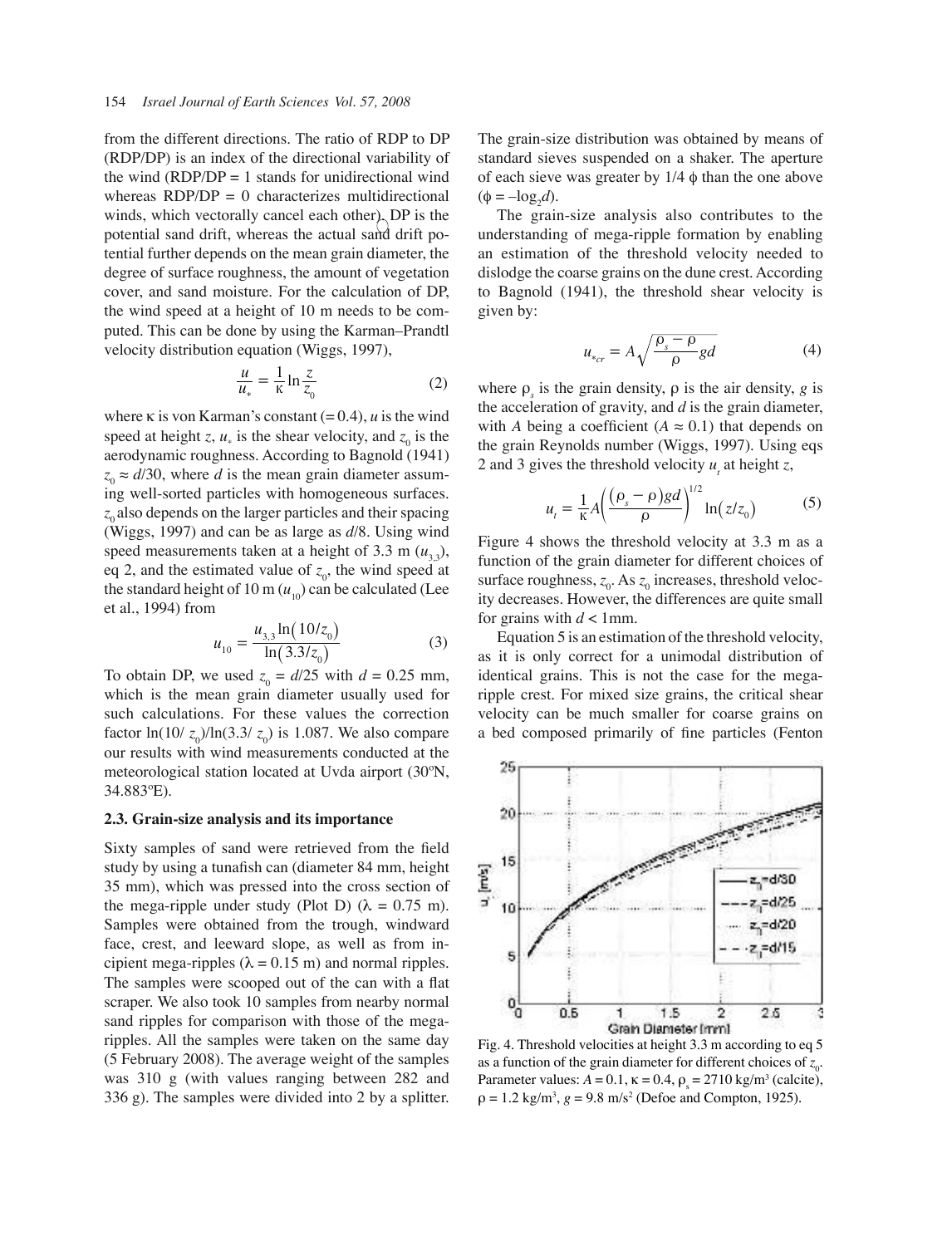and Abbott, 1977; Raudkivi and Ettema, 1982; Jerolmack et al., 2006), as they are more exposed to wind and because the angle of repose is smaller for a coarse grain resting upon fine grains (Wiberg and Smith, 1987). In addition, we assume that the grain entrainment takes place via the drag and lift forces of the moving air (a mechanism that works through a fluid threshold). The fluid threshold velocity is the upper limit for grain entrainment because the impact of the saltating grains can drive other grains into saltation, an impact-driven threshold that is about 0.8 of the fluid threshold (Anderson and Haff, 1988). Figure 4 gives important information about the wind speed necessary for coarse-grain saltation, which can remove the mega-ripple armoring and break it into small ripples, as suggested by Elwood et al. (1975).

## **2.4. Photogrammetry**

To produce digital photographs, we used RGB (redgreen-blue) images from a digital Nikon D80 camera with a Sigma 10–20-mm lens. Processing took place with Erdas Imagine version 9.1 and its Leica Photogrammetry Software (LPS) extension. Use of the small focal-length lens of 10 mm, which corresponds to a 94.5º field of view results in reducing the number of photographs needed to cover the plots. Altogether 10% were cropped from the edges of every image to reduce lens distortion. To avoid interfering with plot dynamics, the imaging and the ground control point (GCP) markings had to be made from outside. The camera was mounted on a special rail (5 m long) that was fixed on two tripods at its sides. The camera could be moved along the rail by two cords attached to the camera. We used a remote control cable to operate the camera.

Initially the GCPs were used for geometrical rectification. In principle, GCPs could be placed outside the plots to derive DEM with photogrammetry. However, we found out for our work that the GCPs must be placed throughout the plots in order to acquire an accurate DEM. The first method was used for plot A, and involved iron rods, 0.6 mm in diameter and 12 cm in height above the surface, which were installed in specific, well-defined points. Those rods give the *x,y*, as well as the *z* (height) coordinates. Our decision to use long rods instead of flat GCP panels resulted from the constantly changing surface levels, which led to GCP panels being covered by sand.

The second method, which was used in the other plots (B, C, D, and E), involved marking holes on the surface by using a giant "comb". The comb (5 m long) pinches the surface and leaves marks on the sand at

### *H. Yizhaq et al. Aeolian mega-ripples at Nahal Kasuy* 155

intervals of 15 cm; these are used as GCPs .We ensured that the marks are always in the same locations by placing the combs in the same starting points that were marked by iron pegs. The locations of the holes give only the *x,y* coordinates, without *z* values. We photographed the plots every three weeks.

## *2.4.1. Processing and analysis*

Image analysis was carried out with LPS Project Manager. To reduce the need for a large number of GCPs for each plot, LPS Project Manager uses the self-calibrating bundle block adjustment method. With this approach, the internal geometry of each image and the relationship between overlapping images is determined with a small number of GCPs.

The only manual process needed for implementing this approach is geometric rectification. After carrying this out, the program automatically extracts all the data needed for the "Automatic Terrain Extraction" feature embedded in the LPS. The main product we used in this study was the Digital Terrain Model (DTM) in DEM format. The DEM provides the two most important parameters in ripple measurement: wavelength and ripple height. By measuring these parameters together with continuous wind measurements, we can track temporal topographic changes.

The quality of the DEM depends on many factors. We found that the best results came out when images were taken in the late afternoon, when contrast is at a maximum. By selecting the camera AutoMode option, aperture and shutter speed were chosen automatically; no significant deviations in color or hue were noticed among the pictures.

Figure 5 shows two layers that describe one of the plots at a given time. The lower layer is the DEM. The



Fig. 5. Two layers that describe one of the plots  $(3.8 \times 2.4 \text{ m})$ . The lower layer is the DEM. White describes the higher elevation places and the dark part, the lower places. The upper layer is the orthophoto of the plot representing it in three dimensions based on the DEM data below it (vertical exaggeration  $\times$ 2). The orthophoto shows two large mega-ripple crests with small ripples at the trough between them.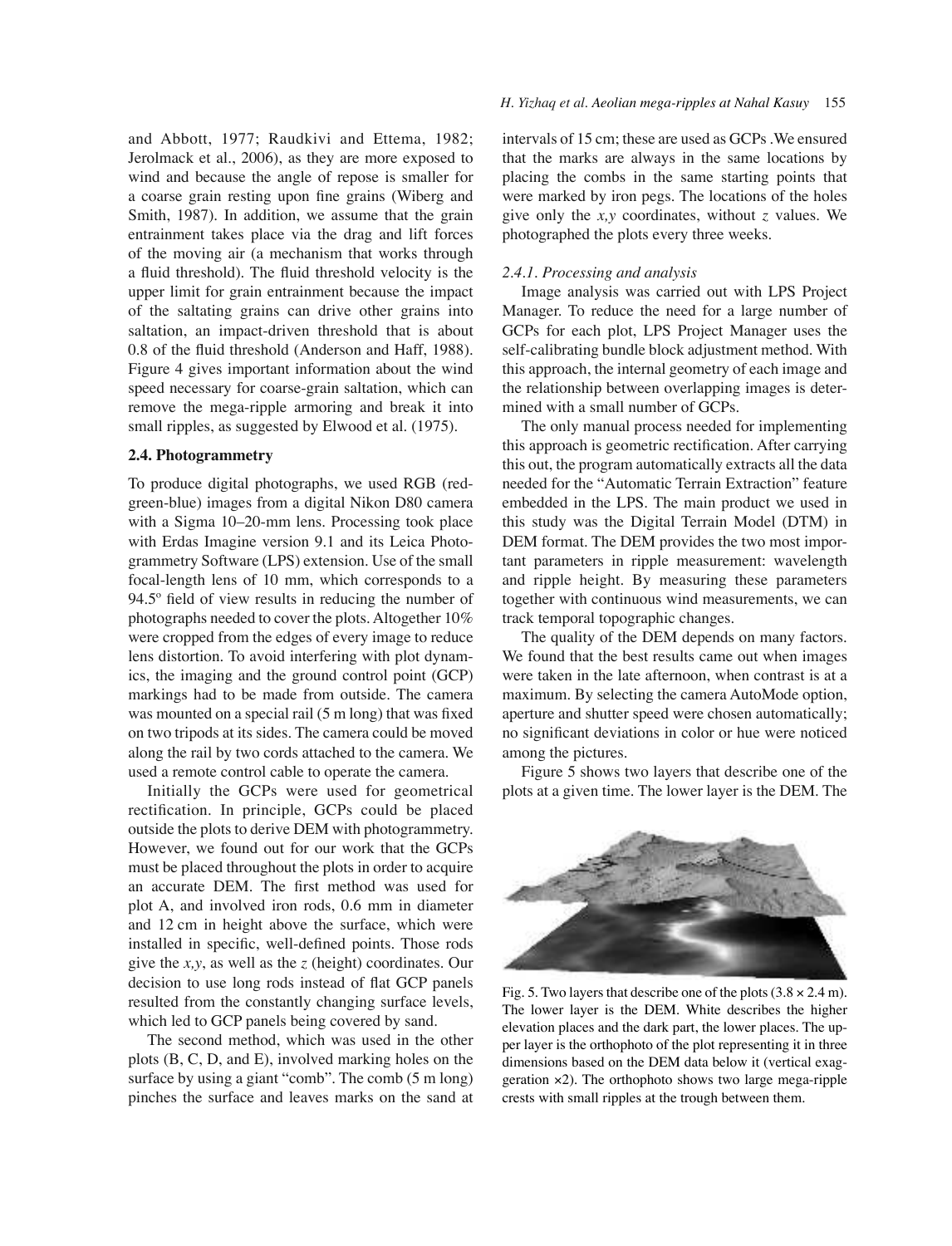

Fig. 6. (a) The profiler used to measure mega-ripple profiles in plot E. (b) The measured and DEM profiles are shown together. (The wind direction is from left to right.) The agreement between the two is highly satisfactory.

upper layer is the orthophoto of the plot, representing it in three dimensions based on the DEM data below it (vertical exaggeration  $\times 2$ ).

### *2.4.2. Validation*

In order to validate the correctness of the measurement scales, we performed the following test. We used a mechanical profiler, working on the principle of a "nail board" that can capture the structure of the ripples measured with the DEM method. This procedure helps to compare accurately the digital and true ripple profiles. Figure 6 shows two profile curves of mega-ripples in plot E, one done with the profiler and the second with the photogrammetry technique. To quantify the similarity between the two curves we use the similarity *S* index (Kuragano and Yamaguchi, 2006) as given by

$$
S = \frac{h_1 \cdot h_2}{|h_1||h_2|} \tag{6}
$$

where  $h_1$  and  $h_2$  are the height vectors, i.e., their components are the height of the ripples at equal *x* intervals,  $h_1 \cdot h_2$  is the scalar product between the two height vectors, and  $|h_1|$  and  $|h_2|$  are the lengths of the vectors  $h_1$ and  $h_2$ , respectively. For two identical curves  $S = 1$ . For the two profiles shown in Fig.  $6, S = 0.98$ , indicating the high accuracy of the photogrammetry method.

### **3. REsulTs**

## **3.1. Winds at Nahal Kasuy**

## *3.1.1. Drift potential*

Table 3 summarizes the monthly wind drift potential

| г<br>. . |  | ١. |  |
|----------|--|----|--|
|----------|--|----|--|

Wind power data for Nahal Kasuy, 2007. The total drift potential (DP) that year was 48.67, indicating a low wind-power environment according to Fryberger's classification (1979)

|                    | л.   |            | o<br>┙<br>c | $\overline{\phantom{a}}$ |         |
|--------------------|------|------------|-------------|--------------------------|---------|
| Month              | DP   | <b>RDP</b> | RDP/DP      | <b>RDD</b>               | $T(\%)$ |
| January            | 9.05 | 6.75       | 0.75        | 271                      | 9.68    |
| February           | 9.65 | 7.91       | 0.82        | 262                      | 11.2    |
| March              | 8.37 | 6.93       | 0.83        | 273                      | 8.06    |
| April <sup>1</sup> | 11.1 | 5.53       | 0.50        | 1.99                     | 12.1    |
| $\text{May}^1$     | 5.38 | 3.27       | 0.61        | 236                      | 10.8    |
| June               | 1.60 | 1.46       | 0.92        | 316                      | 5.50    |
| July               | 1.38 | 1.25       | 0.91        | 317                      | 5.29    |
| August             | 0.47 | 0.42       | 0.90        | 325                      | 3.00    |
| September          | 0.68 | 0.64       | 0.94        | 330                      | 3.26    |
| October            | 0.08 | 0.03       | 0.44        | 272                      | 0.63    |
| November           | 0.34 | 0.18       | 0.54        | 198                      | 1.50    |
| December           | 0.63 | 0.59       | 0.95        | 268                      | 1.64    |

<sup>1</sup>Due to problems with our anemometer, data from the nearby meteorological station of Uvda airport were used for these two months.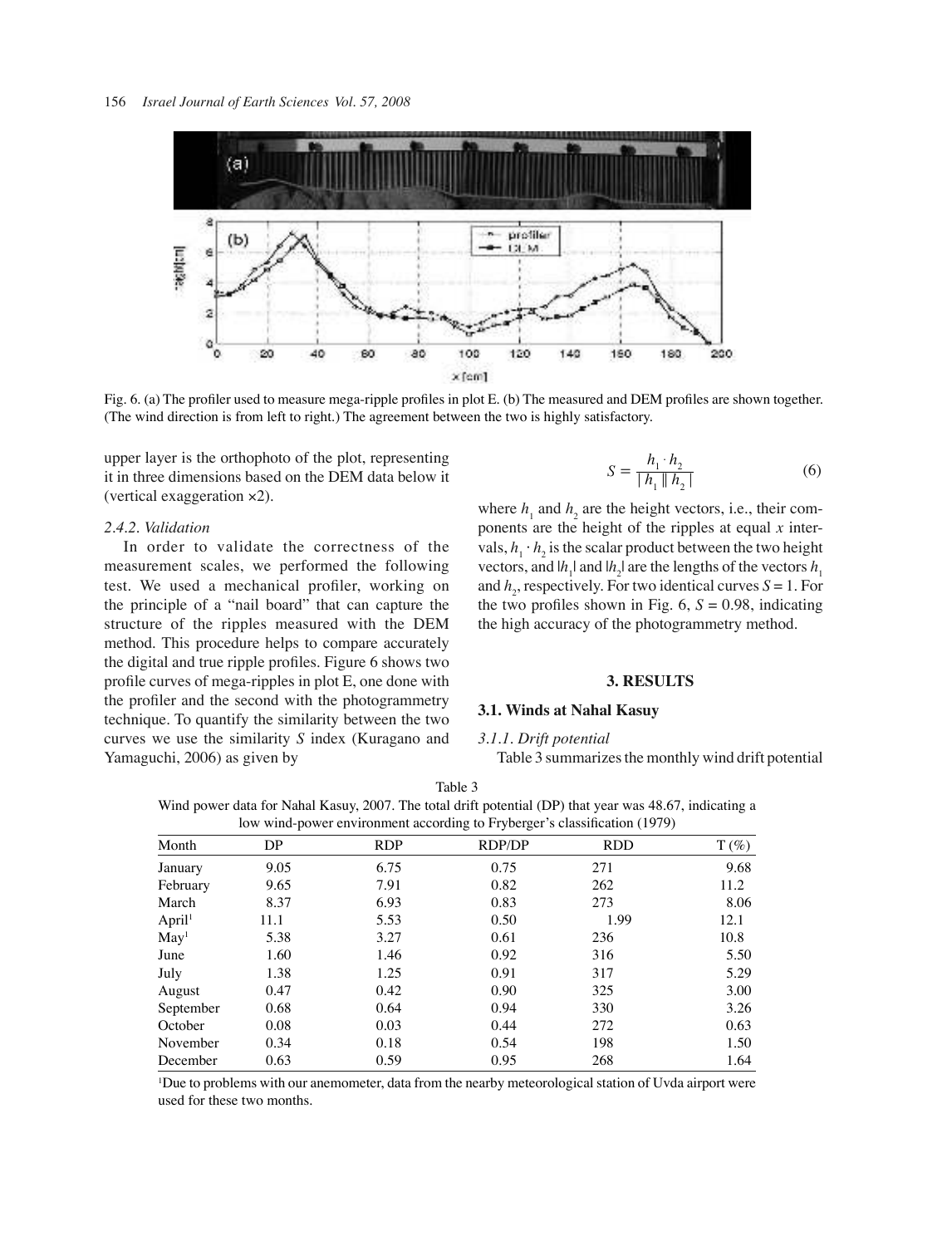

Fig. 7. Drift potential (DP in v.u.) calculated from wind data of Uvda airport (30ºN, 34.883ºE) for the years 1986–2007. DP values show great annual variability. In 2007, DP was the lowest since 1986 and less than one-sixth of that in 1992. The mean DP for this period is 136 with a standard deviation of 71.

(DP) parameters for 2007. The total DP (in vector units, v.u.) for 2007 was 48.67, which is quite low. This value is very similar to that calculated for the nearby Uvda airport ( $DP = 47.43$ ) and was the lowest yearly  $DP$ measured since 1986 (Fig. 7). The considerable annual variability in DP values is due to storm events that, although short, can significantly change the annual average. For example, the DP in 1992 was more than six times that of 2007. The value of DP depends on the temporal resolution of the measurements. As expected from the third-power relationship of DP with the wind speed, the finer the resolution the larger the DP, and the correlation with actual sand transport is better. We used measurements at intervals of 10 min for the calculation of DP. Table 4 presents the wind statistics for the first ten months of 2008.



Fig. 8. Monthly average drift potential (DP in v.u.) calculated from wind data at the Uvda airport (30ºN, 34.883ºE) for the years 1983–1993. During the winter the DP values are higher and February is the windiest month for this period.

With regard to Fig. 7, it is important to note that the Pinatubu volcano eruption in the Philippines occurred on 15 June 1991, and the winter of 1992 in Israel was characterized by an overabundance of precipitation and snow. 1992 was also an El Niño year, usually correlated with high precipitation rates in Israel. Figure 8 shows the average monthly DP values for the years 1983–1993 at the Uvda airport. The highest values of DP occurred during the winter. These unique conditions may explain the unusually high DP (136) for Uvda Valley in 1992, which is far above the mean value for this locale.

#### *3.1.2 Storm characteristics*

Due to the cubic dependence of DP on wind speed, high wind storms contribute significantly to DP.

|  | $140E +$           |  |
|--|--------------------|--|
|  | 2008 at Nahal Kasu |  |

| highest DP value during our entire period of measurements |      |            |        |            |         |  |
|-----------------------------------------------------------|------|------------|--------|------------|---------|--|
| Month                                                     | DP   | <b>RDP</b> | RDP/DP | <b>RDD</b> | $T(\%)$ |  |
| January                                                   | 12.8 | 12.1       | 0.95   | 256        | 8.67    |  |
| February                                                  | 5.62 | 5.34       | 0.95   | 272        | 6.15    |  |
| March                                                     | 4.2  | 1.74       | 0.42   | 222        | 7.40    |  |
| April                                                     | 4.3  | 0.64       | 0.15   | 245        | 7.89    |  |
| May                                                       | 4.94 | 4.33       | 0.88   | 266        | 5.78    |  |
| June                                                      | 4.38 | 4.14       | 0.95   | 296        | 8.17    |  |
| July                                                      | 1.35 | 1.30       | 0.96   | 333        | 4.30    |  |
| August                                                    | 0.75 | 0.68       | 0.91   | 319        | 3.30    |  |
| September                                                 | 0.43 | 0.39       | 0.9    | 305        | 2.60    |  |
| October                                                   | 0.21 | 0.11       | 0.51   | 280        | 1.20    |  |

Wind power data for the first ten months of 2008 at Nahal Kasuy. January 2008 was the month with the

Table 4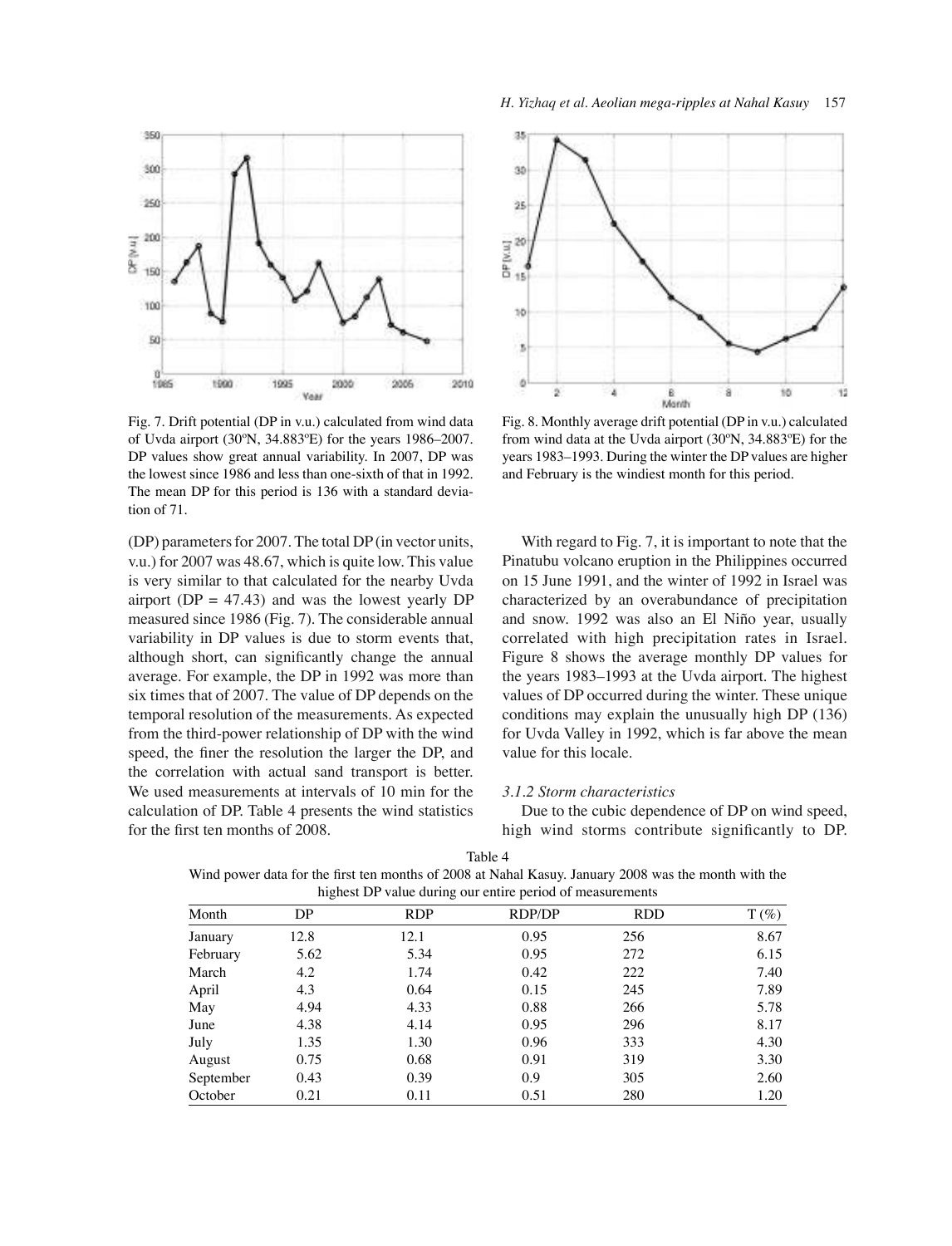Storms in Nahal Kasuy occur during the winter and spring, while summer and fall are of very low wind power. Figure 9 shows the wind speed and wind direction of three storms that occurred during the winter and spring of 2007.

All three storms have their highest wind speeds in the afternoon; their duration is approximately 10 h, in agreement with the general pattern in Israel (Goldreich, 1998). The strongest storm measured was on 8 May 2008 (Fig. 10).

Most of the storms occurred during daylight hours, except for the 2-day-long storm of 30 January 2008, where strong winds also blew during the night. This long-duration storm had a significant impact on the morphology of the field study due to the massive sand transport, as shown below.

### **3.2. Grain-size analysis**

Table 5 presents the average moments at the six sampling points and the median (where 50% of grains are coarser). The analysis was performed by GRADISTAT software (Blott and Pye, 2001). The four moments determined are the mean or average particle size, sorting, skewness, and kurtosis.

These results show clearly that the coarser grains are concentrated at the mega-ripple crest (mean 0.35 mm), and the finer grains are found in the trough (mean 0.2 mm). The coarse mode for the crest sample is  $d = 780$  µm, whereas that of the incipient megaripples is  $d = 550 \text{ µm}$ . The fine mode at the trough is  $d = 116$  µm. These results indicate that as the size of the coarse particles covering the crest increases, so does the mega-ripple wavelength increase. This is in agreement with former studies (Walker, 1981; Tsoar, 1990).

The sorting (standard deviation) is related to the range of grain size. Hence, since the sample is taken to a depth of 35 mm, it is largest  $(406 \mu m)$  at the megaripple crest since it contains the coarsest grains at the upper layer and the fine particles beneath. The samples taken from the incipient mega-ripples and from the mega-ripple crests are poorly sorted  $(371$  and  $219 \mu m$ , respectively). This result supports Walker's (1981) conclusion that ripple wavelength also depends on sorting and can increase as sorting becomes poorer, i.e., the difference between the coarsest and finer particles increases. The normal ripple samples are well sorted and show a unimodal distribution (mean  $160 \text{ }\mu\text{m}$ ).

Skewness is one of the more sensitive parameters for characterizing sediments. According to Table 1, all



Fig. 9. Three storms at Nahal Kasuy during 2007. The wind speed increases between 10:00–20:00. The highest wind speed during these storms was about 11 m/s, which is below the threshold velocity needed for saltation of coarse particles (14 m/s for a grain with a diameter of 1 mm).



Fig. 10. Recording of 8 May 2008 storm at 10-min intervals. This westerly storm had a maximum speed of 15 m/s, the highest wind speed measured during this study.

the samples are symmetrically skewed except for the crest sample, which is finely skewed, and the normal ripple sample, which is very finely skewed (Blott and Pye, 2001). At the lee slope, the skewness is negative but still in a range where it is considered symmetrical. Kurtosis values of all the samples were above one, which indicates a leptokurtic distribution. The highest values were found in the trough samples, where the mean size was smallest, thus the concentration around the mean was the largest. The grain-size distribution  $(in \mu m)$  of the 10 samples from the different parts of the mega-ripples is shown in Fig. 11.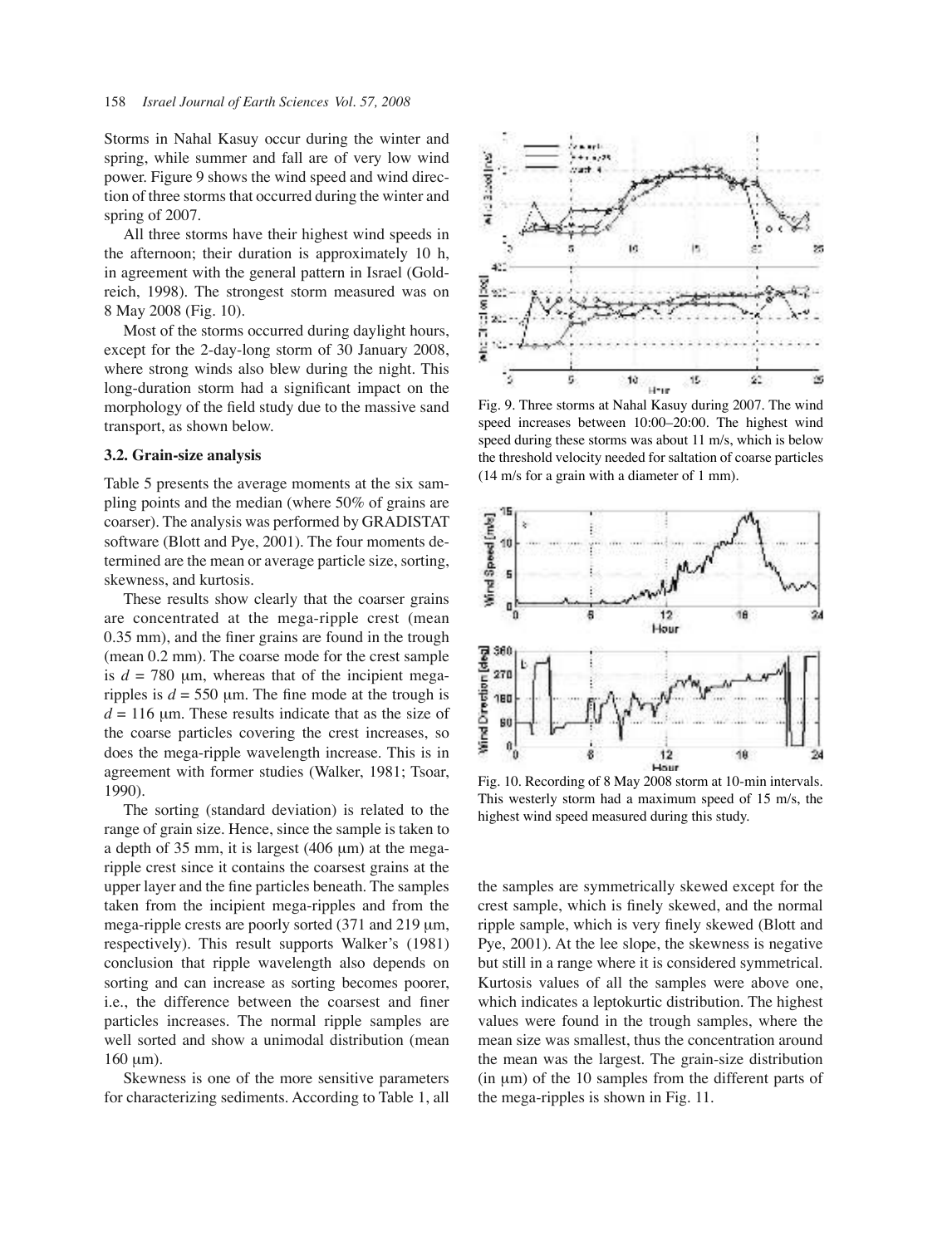The average ( $\phi$ ) moments at the six sampling points at Nahal Kasyu (mega-ripples in plot D, incipient mega-ripples, and normal ripples taken on 5 February 2008), median  $(D_{50})$ , and the sample type as calculated by GRADISTAT (Blott and Pye, 2001). The last row in the table shows the moments for the crest samples taken from large mega-ripples at Wadi Rum in southern Jordan

| Sampling                                    | $(\bar{x}_{\scriptscriptstyle (\!\varsigma\!)})$ | σ       | $Sk_{\phi}$ | $Kg_{\phi}$ | Median- $D_{50}$ | Sample type                 |
|---------------------------------------------|--------------------------------------------------|---------|-------------|-------------|------------------|-----------------------------|
| location                                    | mean                                             | sorting | skewness    | kurtosis    | $(\mu m)$        |                             |
| Windward face                               | 2.19                                             | 0.98    | 0.10        | 6.30        | 200              | trimodal, moderately sorted |
| Crest                                       | 1.51                                             | 1.30    | 0.46        | 3.08        | 369              | trimodal, poorly sorted     |
| Lee slope                                   | 2.04                                             | 1.06    | $-0.03$     | 4.48        | 218              | polymodal, poorly sorted    |
| Trough                                      | 2.31                                             | 0.84    | 0.26        | 8.29        | 194              | bimodal, moderately sorted  |
| Incipient mega-ripples ( $\lambda = 15$ cm) | 1.91                                             | 1.08    | 0.01        | 0.66        | 285              | polymodal, poorly sorted    |
| Normal ripples ( $\lambda = 8$ cm)          | 2.65                                             | 0.55    | 1.60        | 17.94       | 158              | unimodal, well sorted       |
| Wadi Rum mega-ripples, crest                | 0.52                                             | 1.18    | 0.24        | 2.08        | 672              | bimodal, poorly sorted      |
| $(\lambda = 217 \text{ cm})$                |                                                  |         |             |             |                  |                             |

Mega-ripple crest distribution is trimodal (one coarse-grained mode and two small fine-grained modes) where there is an abundance of coarse particles. However, samples taken from the normal ripples show typical unimodal distribution with a dominant fine fraction mode. The coarse mode for the crest sample is *d*  $= 780$  µm and fine mode at the trough is  $d = 116$  µm, whereas the coarse mode of the incipient mega-ripples is  $d = 550$  µm. Figure 11 also includes grain analysis

curves (dashed lines) of samples taken from megaripples at Wadi Rum in southern Jordan. The analysis was done by using the same technique as used in Nahal Kasuy. These mega-ripples are quite large with a mean wavelength of 2.17 m. The overall distribution between the small mega-ripples at Nahal Kasuy and large mega-ripples at Wadi Rum is the same, but there is a significant shift to the coarser grains for the latter (the shift is both for the coarse and fine modes). The coarse



Fig. 11. Grain size distributions of the average 10 samples taken from mega-ripple windward faces, crests, lee slopes, troughs, incipient mega-ripple, and normal ripples. The coarser mode at the crest is  $d = 780 \text{ µm}$ , whereas the finer mode of the trough sample is  $d = 115.5$  µm. The average wavelength of Wadi Rum mega-ripples is 2.17 m, considerably larger than the Nahal Kasuy mega-ripples.

#### Table 5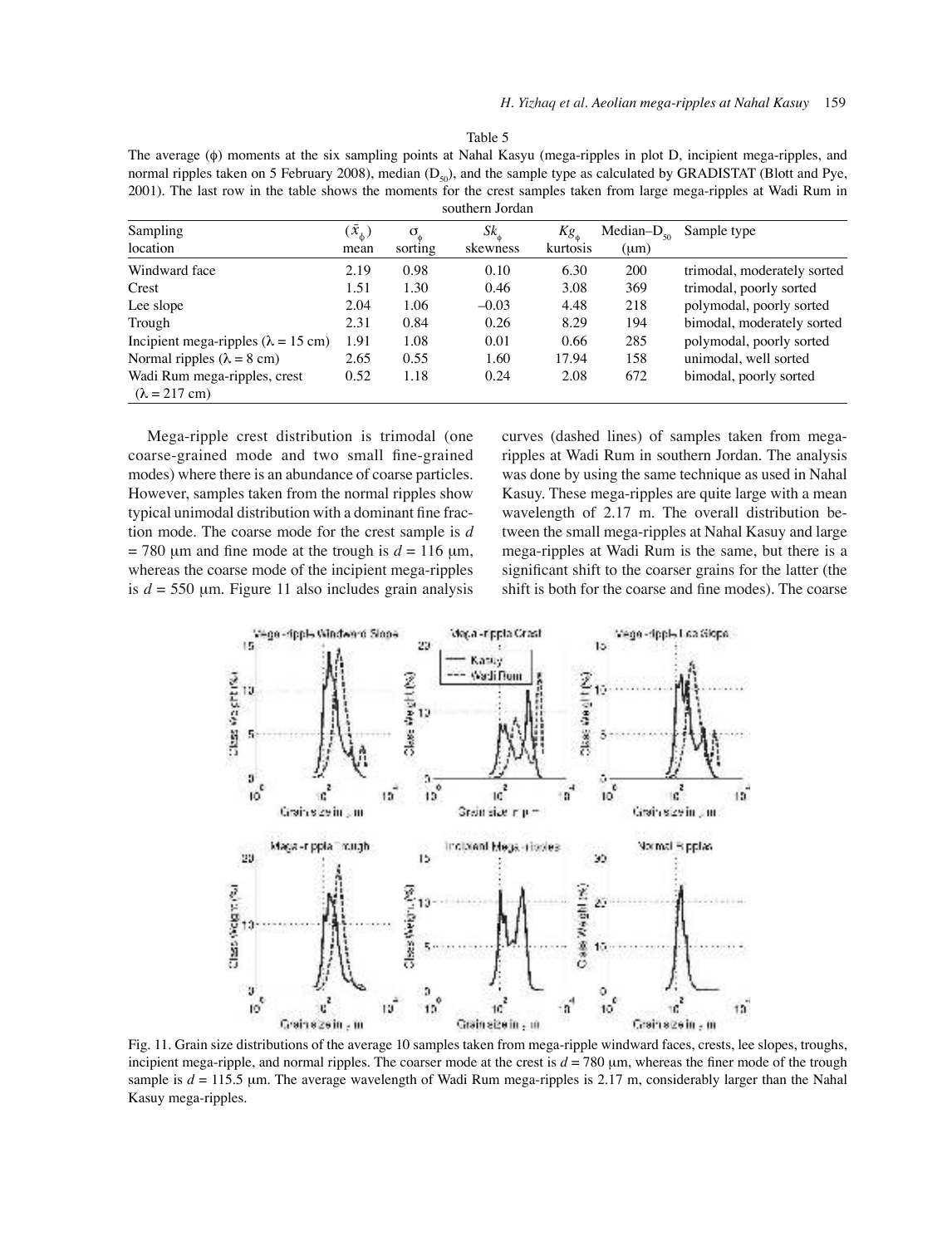

Fig. 12. Ripple evolution from a flat bed (plot A) at four different times, as indicated in the titles, and of a square portion of  $1.6 \times 1.6$  m. The plot was flattened and marked with iron rods in December 2007 (their shadows are seen as black lines). The upward direction in the figure points to an azimuth of 295º. The small ripples coarsened during this period and their wavelength increased to 30 cm. See text for details.

mode for the crest sample at Wadi Rum is  $d = 1850 \mu m$ compared to  $d = 780 \mu m$  at Nahal Kasuy. These results indicate that the larger the coarse particles that cover the crest, the larger the mega-ripple wavelength, in agreement with former studies.

## **3.3. Topography field analysis of mega-ripples**

## *3.3.1. Ripple evolution from a flat bed*

The evolution of plot A during the first six months is shown in Fig. 12. At the initial stage the ripples are quite

small, with discontinuous crests that responded quickly to the prevailing winds. Their direction of movement during the first three months is inconsistent. Afterwards their wavelengths and heights increase. After almost seven months their wavelength is about 30 cm and their crests are more continuous. Normal ripples perpendicular to the larger ripples can be seen at the troughs. Between 30/4 and 22/6 the ripple direction had changed from 308º to 295º, as they responded to the westerly May 8 storm (see Fig. 9). During this period the small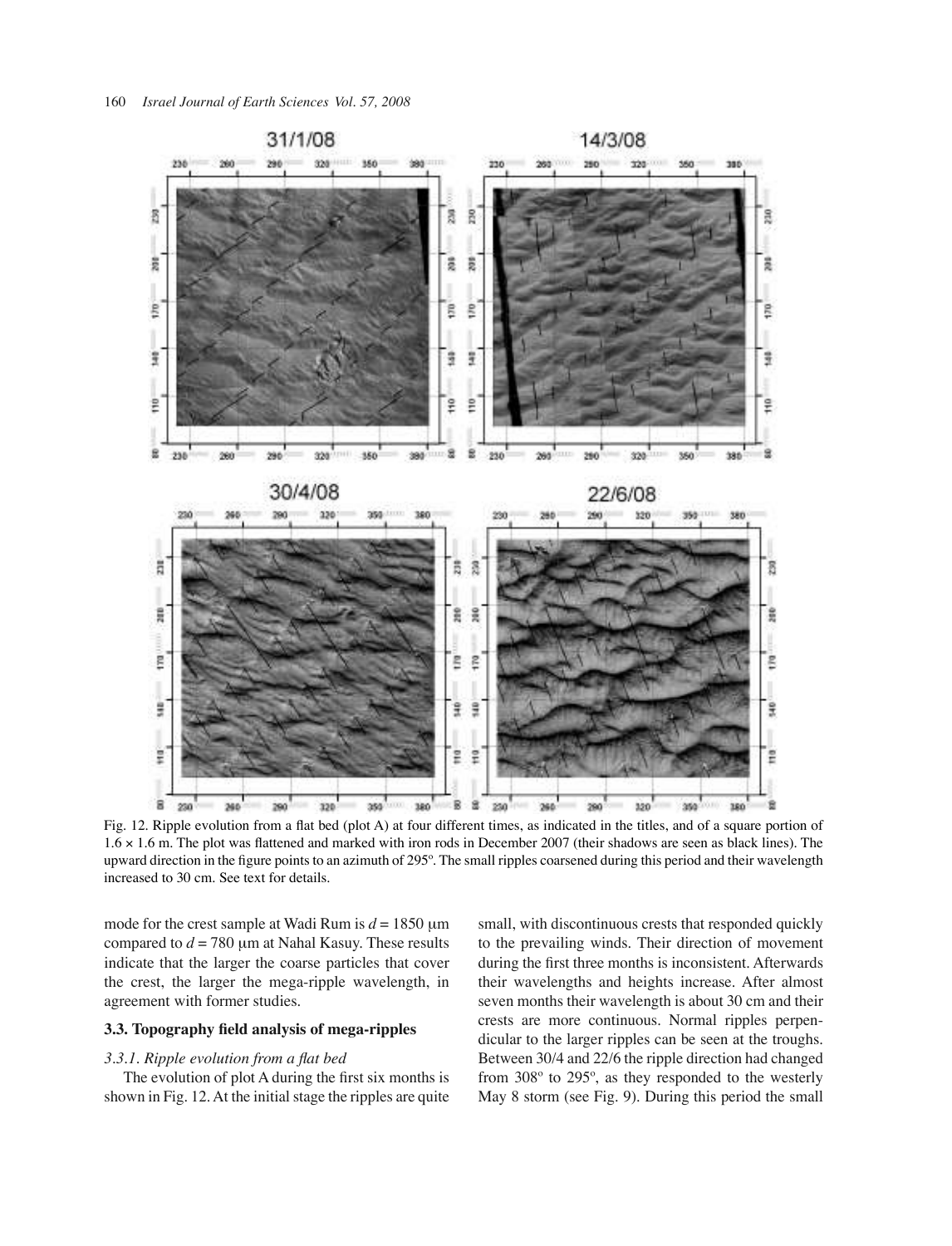ripples ( $\lambda = 5$  cm), which are seen on April 30, disappeared as the larger ripples became more prominent.

Figure 13 shows the wind speed above 6 m/s and direction distributions for February, March, and April 2008. In 53% of these measurements, wind direction was in the range 240º–300º. This can explain the observed ripple direction, which should be perpen-



Fig. 13. Wind rose for speeds above 6 m/s, showing wind direction distribution between February and April 2008 (5.7% of all the measurements).

### *H. Yizhaq et al. Aeolian mega-ripples at Nahal Kasuy* 161

dicular to the prevailing winds. Since DP in the first months of 2008 was quite low, ripple evolution was slow, and after six months the wavelength was of the order of 30 cm. Thus, in such a low wind energy environment, it may take one or two years for megaripple formation to proceed. Figure 14 shows a profile of three mega-ripples carried out on 27 March 2008,



Fig. 14. Mega-ripple profile produced from a DEM of plot B on 27 March 2008, which was flattened in January 2007 (the wind direction is from left to right). The wavelength is 73.3 cm and the mean height 2.61 cm. Note that the profiles are asymmetric and show a steeper lee slope. Small ripples can be seen in the trough between the mega-ripples.



Fig. 15. Plots A (*right*) and B (*left*) photographed simultaneously. The difference between the plots is that plot B was flattened one year earlier than plot A. The inset shows typical ripple cross sections. The average wavelength in A is 28.4 cm and in plot B is 56.7 cm.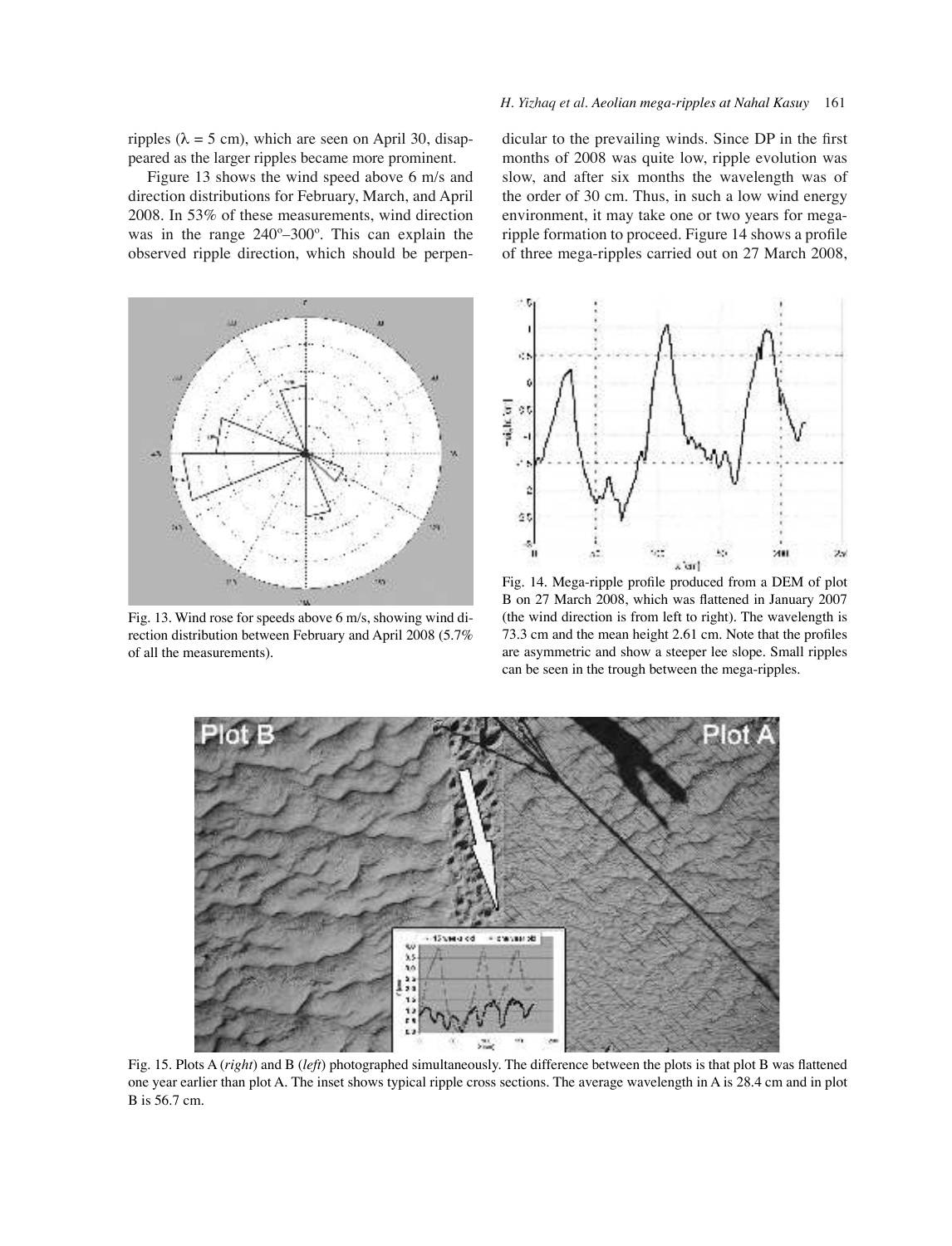which developed in plot B, which had been flattened in January 2007.

Figure 15 shows the two adjacent plots (A and B) that have the same initial grain sizes. The difference between the two plots is that plot B was flattened one year before plot A, thus the mega-ripples had more time to develop. The average wavelength in A is 28.4 cm and the average height is 0.8 cm, whereas for plot B the average wavelength is 56.7 cm and the average height is 3.4 cm. Plot B can be regarded as an onward stage in the evolution of the "young" megaripples in plot A.

## *3.3.2. Mega-ripple dynamics under storm events*

The storm of 8 May 2008, shown in Fig. 9, was accompanied by very high speed winds (up to 15 m/s). We documented its effects on the different plots. Figure 16 shows three plots before and after the storm. They



Fig. 16. Orthophotos of three plots before and after the storm of 8 May 2008. The wind direction is from top to bottom in all the figures. The names of the plots refer to the relative sizes of the mega-ripples (where Small refers to plot C, Medium to plot B, and Big to plot D). See text for details.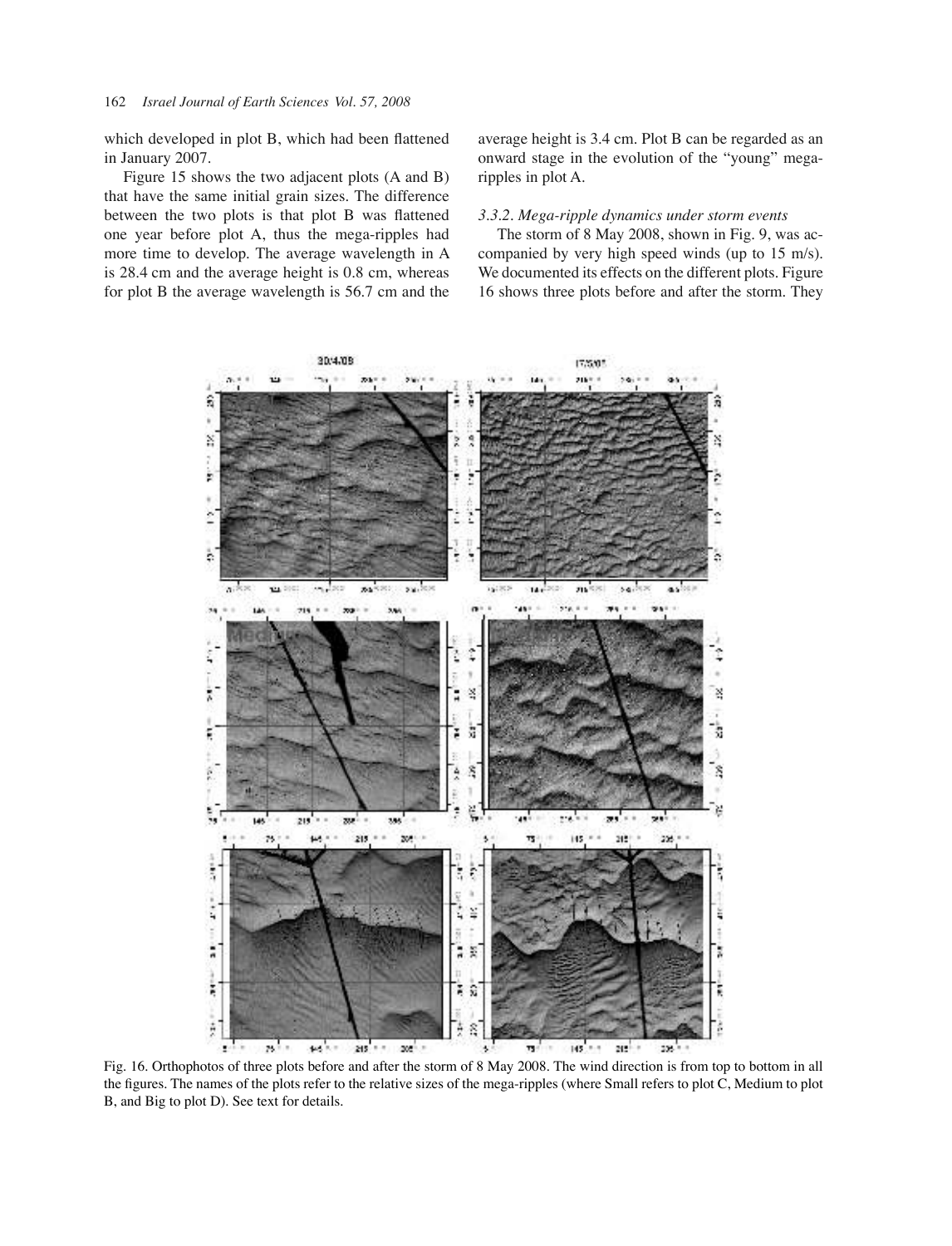are characterized by mega-ripples of small ( $\lambda = 50$  cm), medium ( $\lambda = 73$  cm), and large ( $\lambda = 120$  cm) wavelength. In the "small" plot, the storm's effect was dramatic. The mega-ripples were broken into small ripples ( $\lambda$  = 15 cm) that cover the entire plot. This effect was probably caused by the strong wind that was above the fluid threshold of the coarse particles on the mega-ripple crests, in agreement with Bagnold's (1941) observation. In the "medium" plot, the mega-ripple wavelength remained nearly unchanged, although the mega-ripples drifted downwind and in some places the crests broke due to a nonuniform drift velocity along the crest-line. The "big" mega-ripple in the third plot also drifted downwind and its height increased. The sinuosity of the crest line increased as it developed two lobes that moved faster than the center part. On the lee slope of the mega-ripples, two sizes of ripples developed as a result of different fractions of coarse grains. This dependence of mega-ripple behavior on size suggests that on the bigger mega-ripples, the grains that armor the crests are coarser and cannot be entrained by normal wind strengths. They require extremely strong winds to bring about saltation. According to eq 5, a wind speed of 15 m/s is needed to entrain 1-mm grains.

Although the storm of 8 May 2008 reached such high speeds, these winds were short-lasting and during most of the storm the winds were commonly below the fluid threshold for the large grains on the major megaripple, but above the fluid threshold for coarse grains atop the small mega-ripples. Thus, there are critical mega-ripple sizes that determine different dynamics in response to storms. Large enough mega-ripples can continue to develop, while small mega-ripples can be destroyed. At the initial stage, mega-ripple development needs repeated exposure to moderate winds above 6 m/s and that blow in approximately the same direction. In Nahal Kasuy such winds occur during the summer. As the mega-ripple grows higher, it protrudes into zones of higher wind speed in the atmospheric boundary layer. The coarser crestal grains are more readily moved forward under the direct action of the wind (Thomas, 1997) and the mega-ripple can be flattened. This mechanism can set the upper limit for mega-ripple dimensions.

## **cONclusIONs**

We present here the interim findings of an ongoing research in the mega-ripple field at Nahal Kasuy in the southern Negev. During the study period, the wind drift potential was low in its absolute value as well as

### *H. Yizhaq et al. Aeolian mega-ripples at Nahal Kasuy* 163

relative to values in former years. Because of this low drift potential (DP), mega-ripples required more than a year to develop from a flat bed. Grain-size analyses from different parts of the mega-ripples and from normal ripples show that a bimodal mixture of grain sizes is needed for mega-ripple formation and that the coarse particles are more abundant at the crest. Photogrammetric analysis revealed that mega-ripples start out as normal ripples and grow due to a rapid coarsening process. Their evolution is a function of DP and the wind direction variability. The final wavelength is not simply correlated to the mean saltation length, but develops through interactions between ripples of different sizes. Larger wavelengths probably reflect longer development times and stronger winds. This is a common behavior of bedforms in different environments, such as ripples and dunes in rivers, oceans, and deserts (Werner, 1999). The mega-ripple system exhibits self-organization, where ordered spatio-temporal structures spontaneously emerge (Anderson, 1990; Werner, 1995; Kocurek and Ewing, 2005).

Storms can inject new defects into the system by breaking existing mega-ripple crests and changing their orientation. Our observation suggests that small mega-ripples can be broken into small ripples by strong winds ("coarse fraction impact ripples", according to Ellwood et al., 1975), whereas larger ones continue to grow. For mega-ripple evolution from a flat bed, more frequent moderate unidirectional winds accelerate the process. According to our results, the two important parameters that dictate mega-ripple spatio-temporal dynamics are DP and the grain-size distribution. Mega-ripples continue to grow as long as the wind speed is below the fluid threshold for the coarse grains on the crest.

A deeper understanding of the initial stage of mega-ripple formation can be gained by conducting wind tunnel experiments with different bimodal sand distributions and for different wind speeds. It will be particularly important to measure the minimal sorting index needed for mega-ripple formation and its dependence on the grain diameter ratio. Such controlled experiments will deepen our understanding of the complex nature of the interaction between wind and a mixture of grains sizes.

By applying the methods we developed in Nahal Kasuy to places with larger mega-ripples could help us verify our conclusions. The mega-ripples in Nahal Kasuy are small compared to those that were found in other sites, such as in Jordan or Brazil. The advantage of the Nahal Kasuy mega-ripples is that the timescale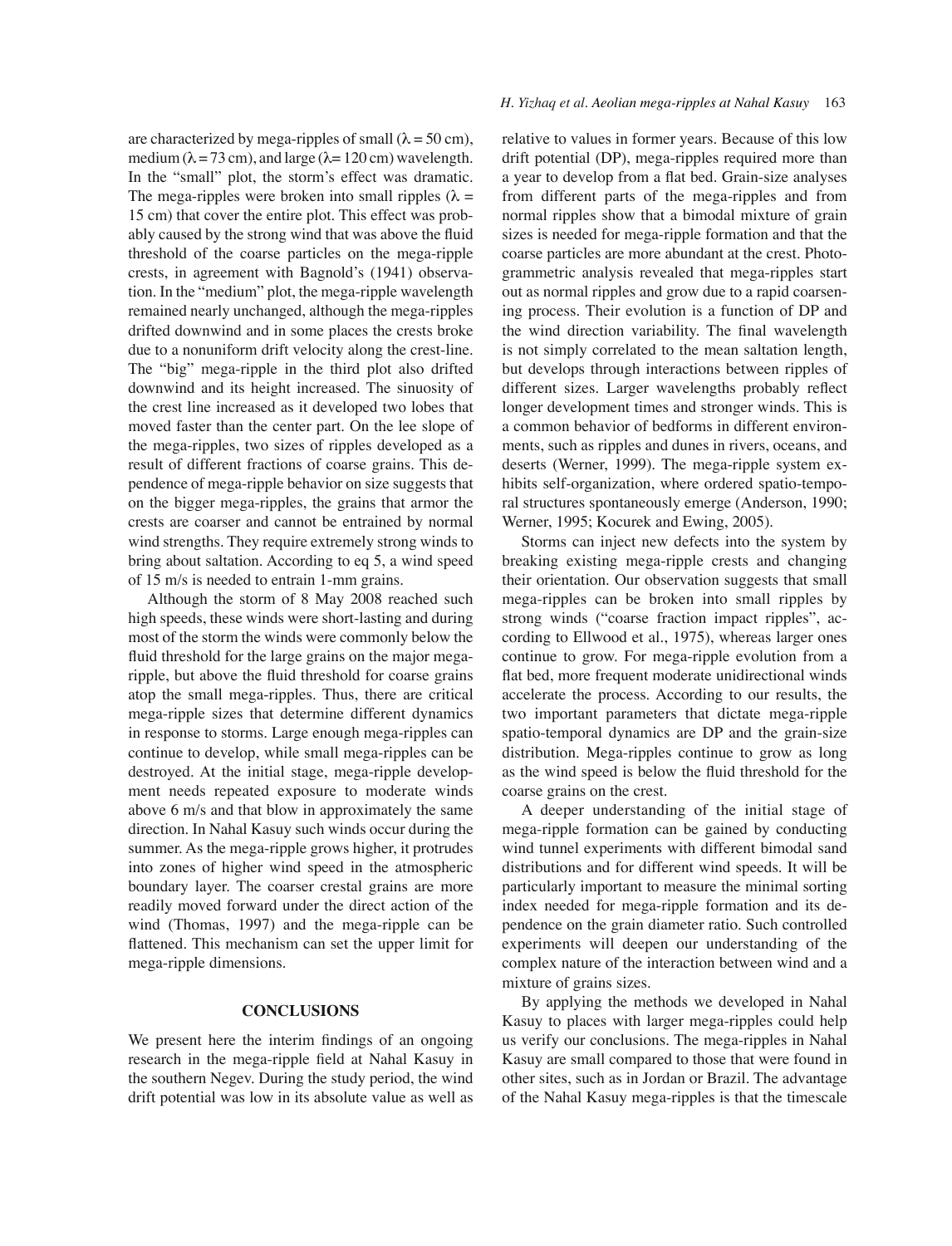of their development is approximately one year. It may take years for large mega-ripples to form even under a stronger wind environment. They are sensitive to wind action and their pattern can quickly change after strong storms that occur in the area in the winter and spring. However, it is clear that understanding the long-term development of huge mega-ripples ( $\lambda = 18$  m), such as those in the Carachi Pampa, Argentina (Milana, 2009), can be effectively achieved only via mathematical modeling, which will include insights gained from field studies such as the one reported here.

## **AcKNOWlEdGMENTs**

This work was supported by the Israel Science Foundation (grant N531/06). We thank Yosef Ashkenazy for providing the wind data of Uvda airport, Leonid Prigozhin for his comments, Roy Talbi for helping us with the wind measurements at Nahal Kasuy, and Roni Bluestein for the map preparations. We also thank the two reviewers, Douglas J. Jerolmack and Joanna E. Bullard, for their important comments.

## **REfERENcEs**

- Anderson, R.S. 1990. Eolian ripples as example of self-organization in geomorphological systems. Earth-Science Reviews 29: 77–96.
- Anderson, R.S., Haff, P.K. 1988. Simulation of eolian saltation. Science 241: 820–823.
- Bagnold R.A. 1941. The physics of blown sand and desert dunes. Methuen, London.
- Blott, S.J., Pye, K. 2001. GRADISTAT: A grain size distribution and statistics package for the analysis for unconsolidated sediments. Earth Surfaces and Landforms 26: 1237–1248.
- Defoe, O.K., Compton, A.H. 1925. The density of rock salt and calcite. Physical Review 25(5): 618–620.
- Edgett, K.S. 2001. Observations regarding small eolian dunes and large ripples on Mars. Geological Society of America Abstracts with Programs 33(6): 178–0.
- Ellwood, J.M., Evans, P.D., Wilson, I.G. 1975. Small scale aeolian bedforms. Journal of Sedimentary Petrology 45: 554–561.
- El-Baz, F., 1986. The formation and motion of dunes and sand seas. In: El-Baz, F., Hassan, M.H.A., eds. Physics of desertification. Martinus Nijhoff Publication, Dordrecht, pp. 78–79.
- Fenton, J.D., Abbott, J.E. 1977. Initial movement of grains on a stream bed: the effect of relative protrusion. Proc. R. Soc. London 352-A: 523–537.
- Fryberger, S.G., Hesp, P., Hastings, K. 1992. Aeolian granule deposits, Namibia. Sedimentology 39: 319–331.
- Fryberger, S.G. 1979. Dune forms and wind regime. In: McKee, E.D., ed. A study of global sand seas. U.S. Geol. Surv. Prof. Pap. 1052, Washington, DC, pp. 137–169.
- Greeley, R., Bridges, N.T., Kuzmin, R.O., Laity, J.E. 2002. Terrestrial analogs to wind-related features at the Viking and Pathfinder landing sites on Mars. Journal of Geophysical Research-Planets 107(E1): Art. no. 5005, 25 Jan 2002.
- Ginat, H. 1991. The geology and geomorphology of Yotvata Region. M.Sc. thesis, Hebrew University, Jerusalem (in Hebrew, English summary).
- Goldreich, Y. 1998. The climate of Israel. Observations, research and applications. Bar-Ilan Press, Ramat Gan.
- Jerolmack, D.J., Mohrig, D., Grootzinger, J.P., Fike, D., Watters, W.A. 2006. Spatial grain size sorting in eolian ripples and estimation of wind conditions on planetary surfaces: application to Meridiani Planum, Mars. Journal of Geophysical Research-Planets 111(E5): Art. No. E12S02.
- Kocurek, G., Ewing, R.C. 2005. Aeolian dune field selforganization implications for the simple versus complex dune-field patterns. Geomorphology 72: 94–105.
- Kuragano, T., Yamaguchi, A. 2006. Curve shape modification and similarity evaluation. CIMCA, International Conference on Computational Intelligence for Modelling Control and Automation and International Conference on Intelligent Agents Web Technologies and International Commerce (CIMCA'06), p. 227.
- Lee, J.A., Allen, B.L., Peterson, R.E., Gregory, J.M., Moffett, K.E. 1994. Environmental controls of blowing dust direction at Lubbock, Texas, USA. Earth Surface Processes and Landforms 19: 437–449.
- Milana, J.P. 2009. Largest wind ripples on Earth? Geology 37: 343–346.
- Mountney, N.G., Russell, A.J. 2004. Sedimentology of coldclimate Aeolian sandsheet deposits in the Askja region of northeast Iceland. Sedimentology 166: 223–244.
- Murray, A.B. 2005. Bedform pattern evolution in two horizontal dimensions: extreme wavelength increases with mixed grain sizes. Geophysical Research Abstracts 7: 01859.
- Raudkivi, A.J., Ettema, R. 1982. Stability of armour layers in rivers. Journal of the Hydraulics Division, American Society of Civil Engineers 108(HY9): 1047–1057.
- Rubin, D.M. 2006. Ripple effect: unforeseen applications of sand studies. Eos 87: 30, 293, 297.
- Sakamoto-Arnold, C.M. 1988. Eolian features produced by the December 1977 windstorm Southern San Joaquin Valley, California. Journal of Geology 89: 129–137.
- Sharp, R.P. 1963. Wind ripples. Journal of Geology 71: 617–636.
- Thomas, D.S.G. 1997. Sand seas and aeolian bedforms. In: Thomas, D.S.G., ed. Arid zone geomorphology. John Wiley, New York.
- Tsoar, H. 1990. Grain-size characteristics of wind ripples